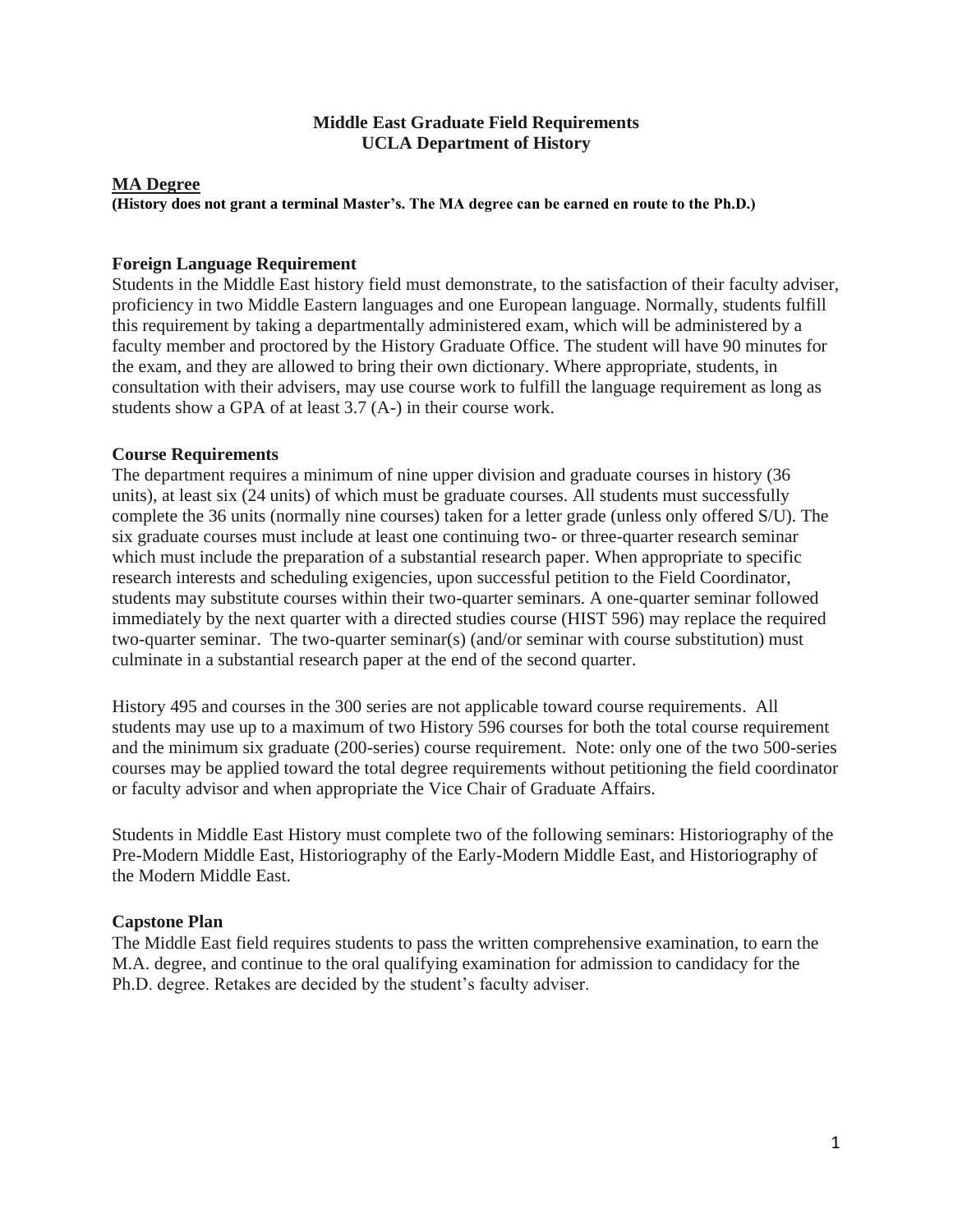# **PHD Degree**

## **Foreign Language Requirement**

Middle East History: Students in the Middle East history field must demonstrate, to the satisfaction of their faculty adviser, proficiency in two Middle Eastern languages and one European language prior to advancement to candidacy. Normally, a departmentally administered exam, which will be administered by a faculty member and proctored by the History Graduate Office is given to the student. The student will have 90 minutes for the exam, and they are allowed to bring their own dictionary. Where appropriate, students, in consultation with their advisers, may use course work to fulfill the language requirement as long as students show a GPA of 3.7 (A-) in their course work. These languages should be germane to the student's present and future research interests and are chosen in consultation with the student's adviser. Those students who seek to specialize in Armenian history must demonstrate a reading knowledge of Classical Armenian (Grabar), one European language other than English, and at least one other Middle Eastern language germane to the student's present and future research interests and chosen in consultation with his/her faculty adviser.

## **Course Requirements**

All incoming students are required to complete History 204 (Fall seminar) and complete at least one continuing two- or three-quarter seminar, which must include the preparation of a substantial research paper (two continuing two-quarter seminars are required for students in History of Science and U.S. history). When appropriate to specific research interests and scheduling exigencies, upon successful petition to the Field Coordinator, students may substitute courses within their two-quarter seminars. A one-quarter seminar followed immediately by the next quarter with a directed studies course (HIST 596) may replace the required two-quarter seminar. The two-quarter seminar(s) (and/or seminar with course substitution) must culminate in a substantial research paper at the end of the second quarter. A maximum of eight units of HIST 596 may be used for all fields. Note: Only one of the two 500-series courses may be used without petitioning the field coordinator or faculty advisor and when appropriate, the Vice Chair of Graduate Affairs.

(4) Middle East history -- two of the following seminars: Historiography of the Pre-Modern Middle East, Historiography of the Early-Modern Middle East, and Historiography of the Modern Middle East

# **Written and Oral Qualifying Examinations**

*Academic Senate regulations require all doctoral students to complete and pass university written and oral qualifying examinations prior to doctoral advancement to candidacy. Also, under Senate regulations, the University Oral Qualifying Examination is open only to the student and appointed members of the doctoral committee. In addition to university requirements, some graduate programs have other pre-candidacy examination requirements. What follows in this section is how students are required to fulfill all of these requirements for this doctoral program.*

*All committee nominations and reconstitutions adhere to the Minimum [Standards](https://grad.ucla.edu/academics/doctoral-studies/minimum-standards-for-doctoral-committee-constitution-effective-2016-fall/) for Doctoral Committee [Constitution.](https://grad.ucla.edu/academics/doctoral-studies/minimum-standards-for-doctoral-committee-constitution-effective-2016-fall/)*

#### *All Fields*

Students with outstanding incomplete grades may not be permitted to sit for the written and oral qualifying examinations. The written qualifying examination must be passed before the oral qualifying examination can be taken. Students must begin the written qualifying examinations no